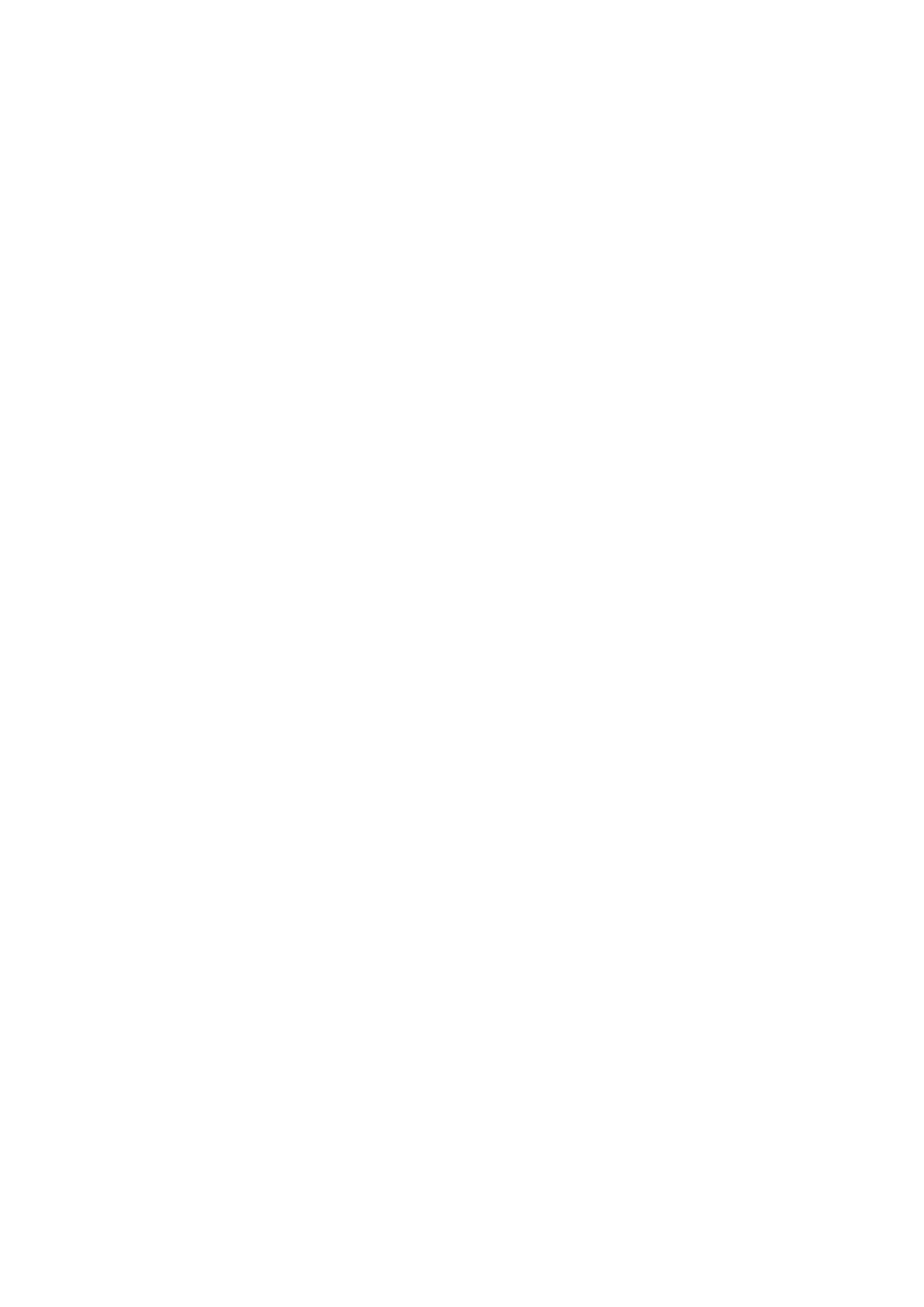#### **This Manual was compiled by:**

Marianne Lubbe

## **Published by: Let's Do It!**

PO Box 589, Melkbosstrand, 7437 **Phone**: +27 (0) 21 553 5455 **E-Mail**: [leonard@letsdoit.co.za](mailto:leonard@letsdoit.co.za)

#### **First Edition 2015**

Published in the Republic of South Africa, Cape Town

**ISBN:** 978-1-928280-19-4

#### **Copyright © Let's Do It! 2003**

All rights reserved. This publication and accompanying materials, or any part thereof, may not be reproduced, or transmitted in any form or by any means, electronic or mechanical including storage in an information retrieval system, recording, photocopying, or otherwise without express written permission from *Let's Do It! (Publisher)* or the *authors*. This publication may not be circulated in any form of binding or cover other than that in which it is published and without a similar condition imposed on any subsequent purchaser or user.

#### **Disclaimer**

"European Computer Driving Licence" and ECDL /ICDL are registered trademarks of the European Computer Driving Licence Foundation Limited in Ireland and other countries. Let's Do It! is an independent entity from the European Computer Driving Licence Foundation Limited, and not affiliated with the European Computer Driving License Foundation Limited in any manner. "Let's Do It! ICDL: Advanced Presentation" may be used in assisting students to prepare for the European Computer Driving Licence Examination. Neither the European Computer Driving Licence Foundation Limited nor Let's Do It! warrants that the use of this "Let's Do It! ICDL: Advanced Presentation" will ensure passing the relevant Examination. Use of the ECDL-F approved Courseware Logo on this product signifies that it has been independently reviewed and approved in complying with the necessary standards.

Acceptable coverage of all courseware content related to ECDL Syllabus Version 2.0. Any and all assessment tests and/or performance based exercises contained in this "Let's Do It! ICDL: Advanced Presentation" relates solely to this "Let's Do It! ICDL: Advanced Presentation" and do not constitute, or imply, certification by the European Driving Licence Foundation in respect of any ECDL Examinations. For details on setting ECDL/ICDL Examinations in your country please contact the local ECDL Licensee or visit the European Computer Driving Licence Foundation Limited web site at http://www.ecdl.com.

References to the European Computer Driving Licence (ECDL) include the International Computer Driving Licence (ICDL). ECDL Foundation Syllabus Version 2.0 is published as the official syllabus for use within the European Computer Driving Licence (ECDL) and International Computer Driving Licence (ICDL) certification programme.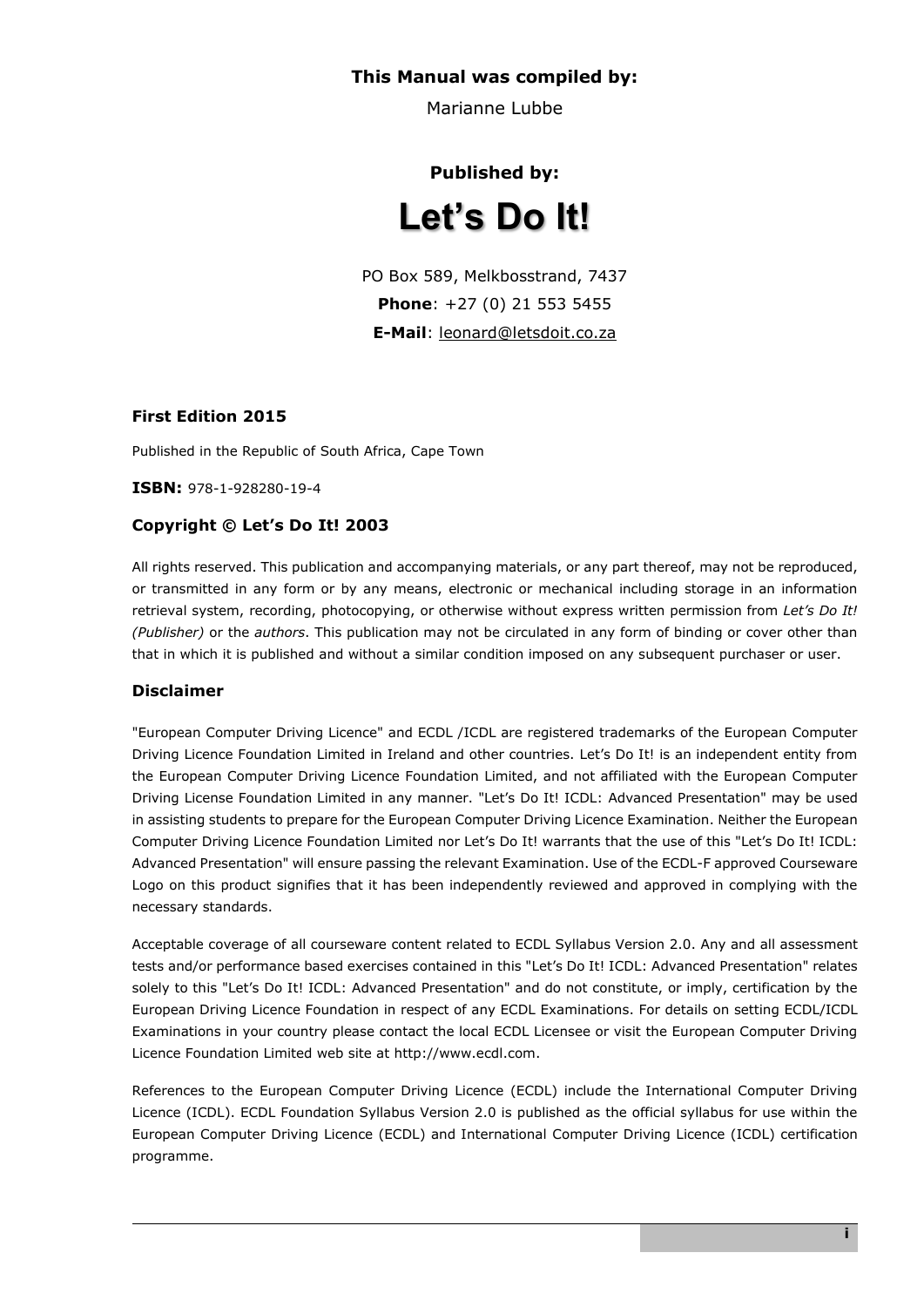*Let's Do It!* and the authors take care to ensure the accuracy and quality of this publication and accompanying materials, but we cannot guarantee their accuracy. All materials are provided without any warranty whatsoever, including but not limited to the implied warranties merchantability or fitness for a particular purpose. The related people, their positions, names addresses and other details, companies, organizations and products used for instructional purposes in this manual and accompanying material are fictitious. No associations with any real people, company, organization or product are intended nor should any be inferred.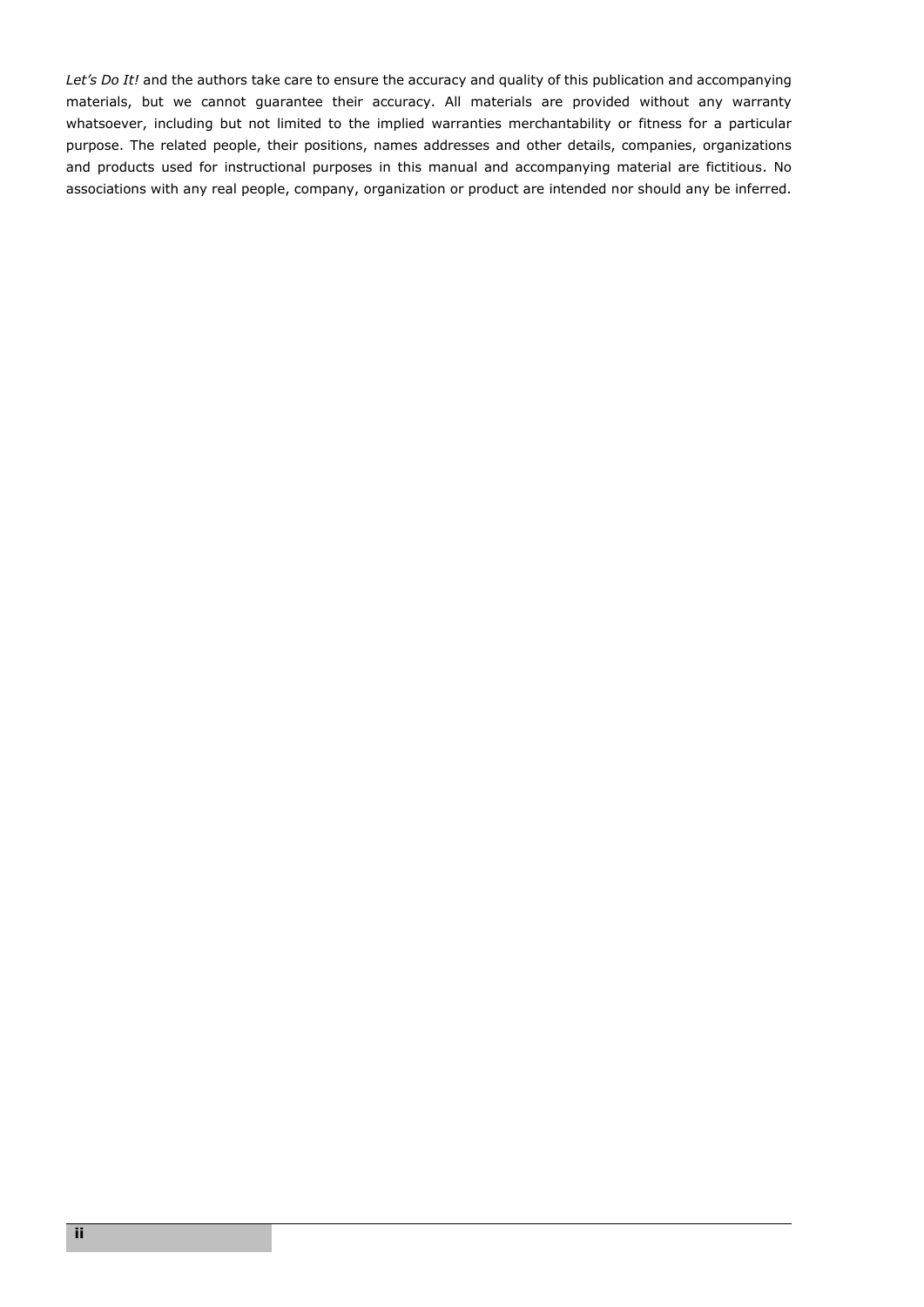## **How to use this Manual**

Using this manual you will encounter the following features:

## **Let's Remember!**

**Take note of the informative reminders.**

## **Let's Do It!**

Practical Exercises.

This is a practical guide for anyone using *Microsoft® Office 2013* software.

**Copy** and **paste** the complete **Adv Presentation** folder from Specto website [\(www.specto.co\data\)](http://www.specto.co/data) to the hard drive (C-Drive) of your computer. Open the templates from this folder. A separate folder can be created to save completed exercises if necessary. Additional templates are provided for demonstration and practice purposes. Where a template is available for demonstration and practice purposes, it will be mentioned at the beginning of a section.

Model answers for all exercises are provided in the **Model Answers** folder.

This manual was written using *Windows® 10*. If a different operating system is used, some dialog boxes may look different, but the content is the same.

A screen resolution of *1366 x 768* was used in compiling this manual. Working in a different screen resolution, or with an application window which is not maximized, will change the look of the *Office 2013 Ribbon*. The *Ribbon* appearance is dynamic, as it will change to fit the space available. For example, the full *Ribbon* may show a group containing several options, but if space is restricted it may show a single button that you need to click to see the same options.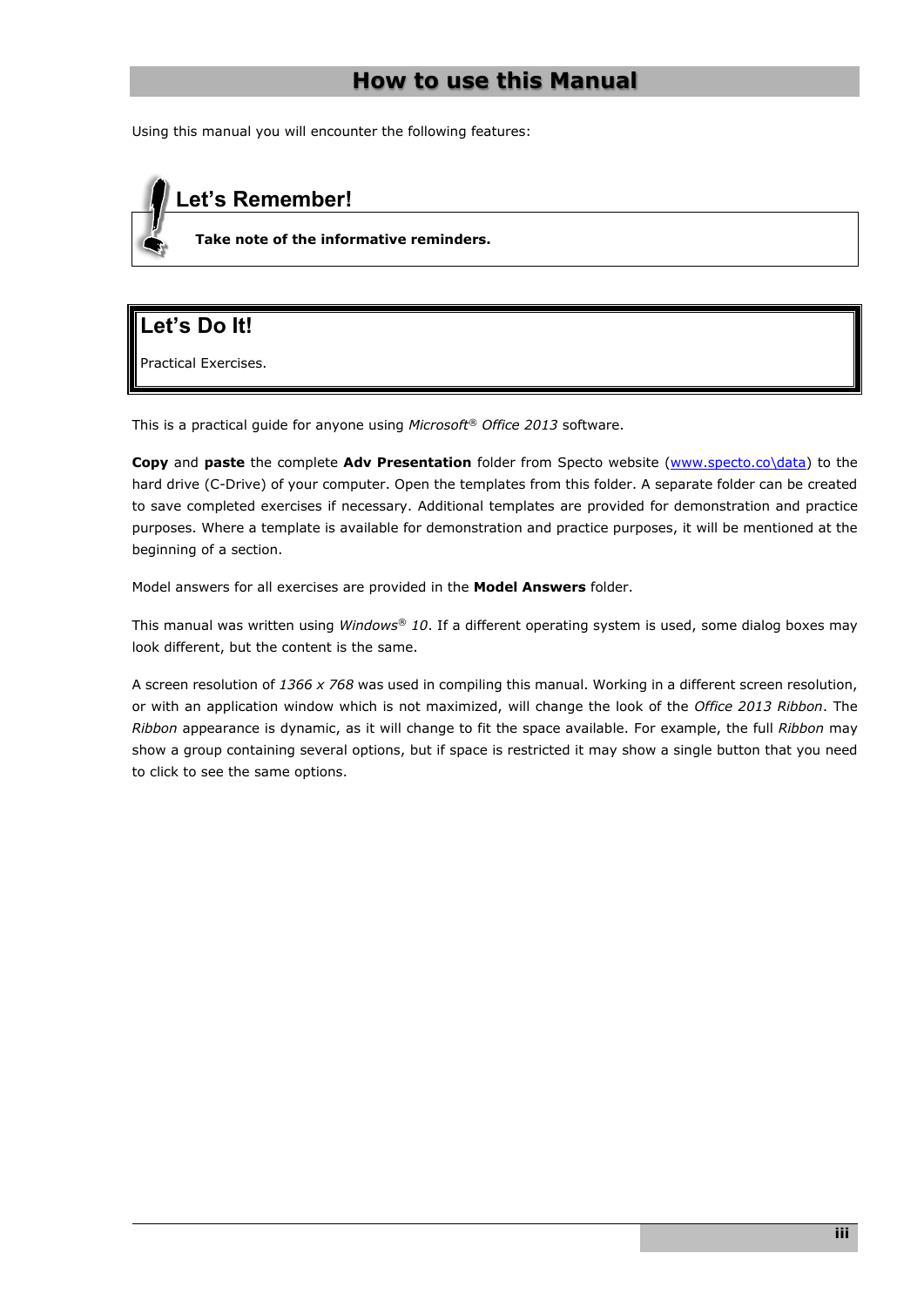## **Table of Contents**

| Understand how Audience Demography (Age, Educational Level, Occupation, Cultural Background)<br>Understand Venue Considerations such as: Lighting, Available Presentation Equipment, Room Size<br>Understand Timing Considerations such as: Tailor Content to Time Available, allow Appropriate<br>Understand that Presentation Dialog is supported by Graphical Objects and Text; Understand the<br>Understand the Importance of using a Consistent Design Scheme and Adequate Colour Contrast3<br>Be Aware of Accessibility Design Considerations such as: Font Size, Alternative Text, Colours, |
|----------------------------------------------------------------------------------------------------------------------------------------------------------------------------------------------------------------------------------------------------------------------------------------------------------------------------------------------------------------------------------------------------------------------------------------------------------------------------------------------------------------------------------------------------------------------------------------------------|
|                                                                                                                                                                                                                                                                                                                                                                                                                                                                                                                                                                                                    |
|                                                                                                                                                                                                                                                                                                                                                                                                                                                                                                                                                                                                    |
|                                                                                                                                                                                                                                                                                                                                                                                                                                                                                                                                                                                                    |
|                                                                                                                                                                                                                                                                                                                                                                                                                                                                                                                                                                                                    |
|                                                                                                                                                                                                                                                                                                                                                                                                                                                                                                                                                                                                    |
|                                                                                                                                                                                                                                                                                                                                                                                                                                                                                                                                                                                                    |
|                                                                                                                                                                                                                                                                                                                                                                                                                                                                                                                                                                                                    |
|                                                                                                                                                                                                                                                                                                                                                                                                                                                                                                                                                                                                    |
|                                                                                                                                                                                                                                                                                                                                                                                                                                                                                                                                                                                                    |
|                                                                                                                                                                                                                                                                                                                                                                                                                                                                                                                                                                                                    |
|                                                                                                                                                                                                                                                                                                                                                                                                                                                                                                                                                                                                    |
|                                                                                                                                                                                                                                                                                                                                                                                                                                                                                                                                                                                                    |
|                                                                                                                                                                                                                                                                                                                                                                                                                                                                                                                                                                                                    |
|                                                                                                                                                                                                                                                                                                                                                                                                                                                                                                                                                                                                    |
|                                                                                                                                                                                                                                                                                                                                                                                                                                                                                                                                                                                                    |
|                                                                                                                                                                                                                                                                                                                                                                                                                                                                                                                                                                                                    |
|                                                                                                                                                                                                                                                                                                                                                                                                                                                                                                                                                                                                    |
|                                                                                                                                                                                                                                                                                                                                                                                                                                                                                                                                                                                                    |
|                                                                                                                                                                                                                                                                                                                                                                                                                                                                                                                                                                                                    |
|                                                                                                                                                                                                                                                                                                                                                                                                                                                                                                                                                                                                    |
|                                                                                                                                                                                                                                                                                                                                                                                                                                                                                                                                                                                                    |
|                                                                                                                                                                                                                                                                                                                                                                                                                                                                                                                                                                                                    |
|                                                                                                                                                                                                                                                                                                                                                                                                                                                                                                                                                                                                    |
|                                                                                                                                                                                                                                                                                                                                                                                                                                                                                                                                                                                                    |
|                                                                                                                                                                                                                                                                                                                                                                                                                                                                                                                                                                                                    |
|                                                                                                                                                                                                                                                                                                                                                                                                                                                                                                                                                                                                    |
|                                                                                                                                                                                                                                                                                                                                                                                                                                                                                                                                                                                                    |
|                                                                                                                                                                                                                                                                                                                                                                                                                                                                                                                                                                                                    |
|                                                                                                                                                                                                                                                                                                                                                                                                                                                                                                                                                                                                    |
|                                                                                                                                                                                                                                                                                                                                                                                                                                                                                                                                                                                                    |
|                                                                                                                                                                                                                                                                                                                                                                                                                                                                                                                                                                                                    |
|                                                                                                                                                                                                                                                                                                                                                                                                                                                                                                                                                                                                    |
|                                                                                                                                                                                                                                                                                                                                                                                                                                                                                                                                                                                                    |
|                                                                                                                                                                                                                                                                                                                                                                                                                                                                                                                                                                                                    |
|                                                                                                                                                                                                                                                                                                                                                                                                                                                                                                                                                                                                    |
|                                                                                                                                                                                                                                                                                                                                                                                                                                                                                                                                                                                                    |
|                                                                                                                                                                                                                                                                                                                                                                                                                                                                                                                                                                                                    |
|                                                                                                                                                                                                                                                                                                                                                                                                                                                                                                                                                                                                    |
|                                                                                                                                                                                                                                                                                                                                                                                                                                                                                                                                                                                                    |
|                                                                                                                                                                                                                                                                                                                                                                                                                                                                                                                                                                                                    |
|                                                                                                                                                                                                                                                                                                                                                                                                                                                                                                                                                                                                    |
|                                                                                                                                                                                                                                                                                                                                                                                                                                                                                                                                                                                                    |
|                                                                                                                                                                                                                                                                                                                                                                                                                                                                                                                                                                                                    |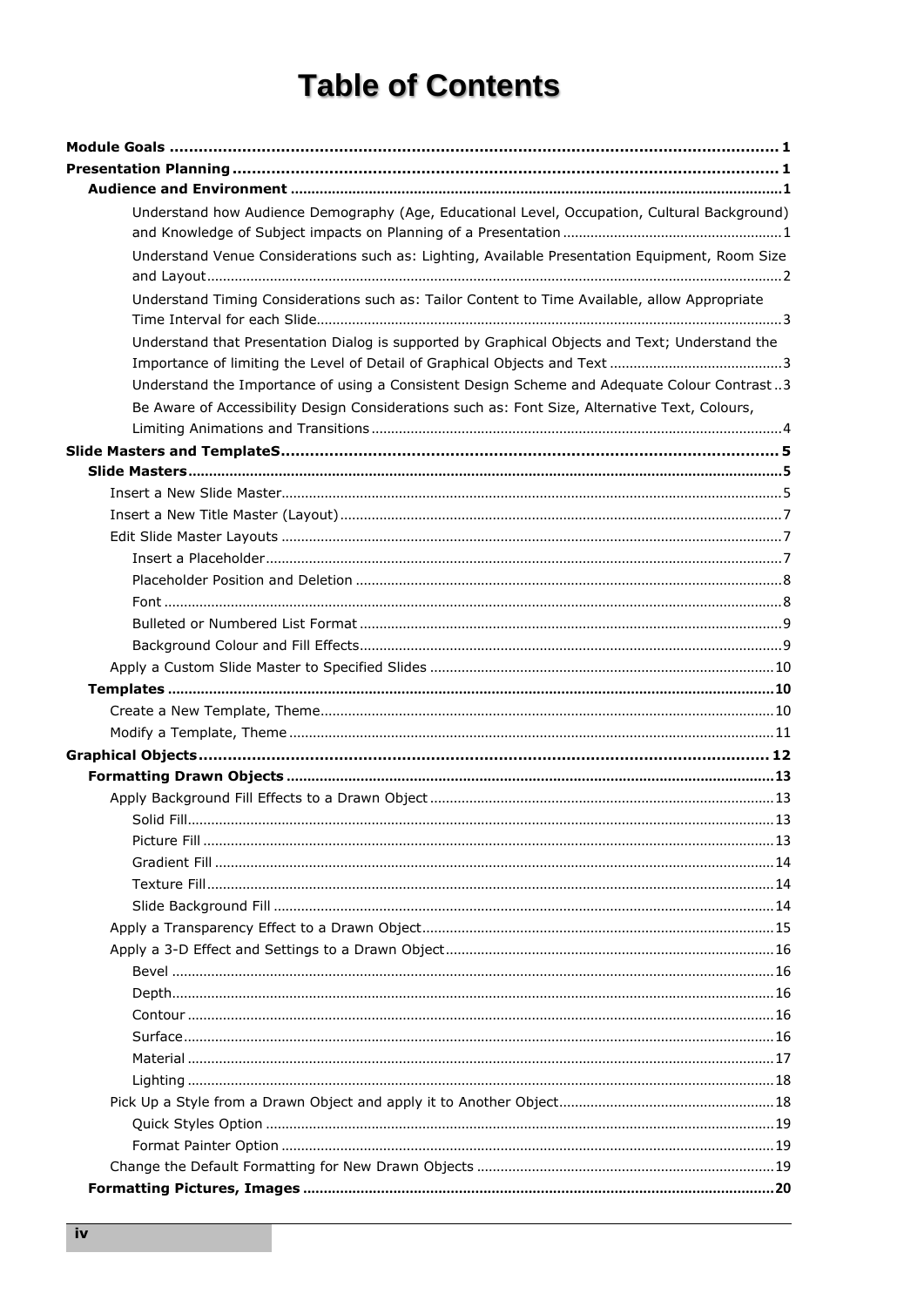| Display a Picture, Image in Grayscale (Greyscale), Black and White, Washout Format21                 |  |
|------------------------------------------------------------------------------------------------------|--|
|                                                                                                      |  |
|                                                                                                      |  |
|                                                                                                      |  |
| Display or Hide Ruler, Grid and Guides. Move Guides; Turn On, Snap Objects to Grid22                 |  |
|                                                                                                      |  |
|                                                                                                      |  |
| Position a Graphical Object (Picture, Image, Drawn Object) on a Slide using Specified Horizontal and |  |
|                                                                                                      |  |
| Distribute Selected Graphical Objects Horizontally, Vertically Relative to a Slide25                 |  |
|                                                                                                      |  |
|                                                                                                      |  |
|                                                                                                      |  |
|                                                                                                      |  |
|                                                                                                      |  |
|                                                                                                      |  |
|                                                                                                      |  |
|                                                                                                      |  |
|                                                                                                      |  |
|                                                                                                      |  |
|                                                                                                      |  |
|                                                                                                      |  |
|                                                                                                      |  |
|                                                                                                      |  |
|                                                                                                      |  |
|                                                                                                      |  |
|                                                                                                      |  |
|                                                                                                      |  |
| Change Scale of Value Axis: Minimum, Maximum Number to Display, Major Interval between Plotted       |  |
|                                                                                                      |  |
|                                                                                                      |  |
| Create a Diagram such as a Flowchart, Cycle and Pyramid using Built-In Options or Other Available    |  |
|                                                                                                      |  |
|                                                                                                      |  |
|                                                                                                      |  |
|                                                                                                      |  |
|                                                                                                      |  |
|                                                                                                      |  |
|                                                                                                      |  |
|                                                                                                      |  |
|                                                                                                      |  |
|                                                                                                      |  |
|                                                                                                      |  |
|                                                                                                      |  |
|                                                                                                      |  |
|                                                                                                      |  |
|                                                                                                      |  |
|                                                                                                      |  |
| Change Custom Animation Effects and Settings, Change Sequence of Custom Animations in a Slide.49     |  |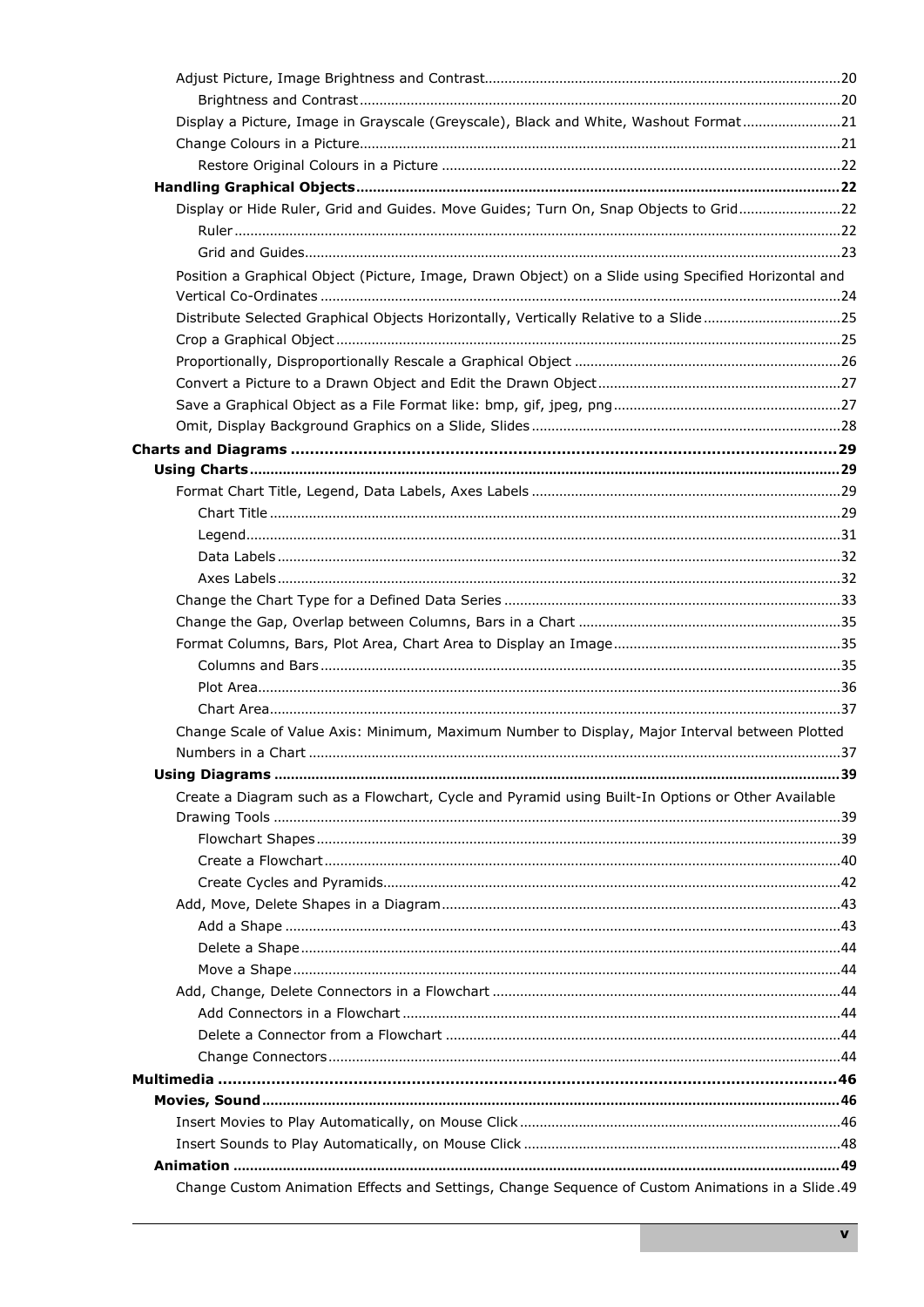| Apply Automatic Settings so that Bulleted Points will dim to a Specified Colour after Animation 50   |  |
|------------------------------------------------------------------------------------------------------|--|
|                                                                                                      |  |
|                                                                                                      |  |
|                                                                                                      |  |
|                                                                                                      |  |
|                                                                                                      |  |
|                                                                                                      |  |
|                                                                                                      |  |
|                                                                                                      |  |
|                                                                                                      |  |
|                                                                                                      |  |
|                                                                                                      |  |
| Modify Action Button Settings to Navigate to a Specified Slide, Custom Show, File or URL56           |  |
|                                                                                                      |  |
|                                                                                                      |  |
|                                                                                                      |  |
|                                                                                                      |  |
|                                                                                                      |  |
|                                                                                                      |  |
|                                                                                                      |  |
|                                                                                                      |  |
|                                                                                                      |  |
|                                                                                                      |  |
|                                                                                                      |  |
| Merge Slide(s), a Complete Presentation, a Word-Processed Outline into an Existing Presentation 62   |  |
|                                                                                                      |  |
|                                                                                                      |  |
|                                                                                                      |  |
|                                                                                                      |  |
|                                                                                                      |  |
|                                                                                                      |  |
|                                                                                                      |  |
|                                                                                                      |  |
|                                                                                                      |  |
|                                                                                                      |  |
|                                                                                                      |  |
| Apply Settings to a Slide Show so that it Loops continuously when Played, does not Loop continuously |  |
|                                                                                                      |  |
| Apply Settings so that Slides Advance Manually, Advance using Timings if Present  67                 |  |
| Apply Settings so that a Slide Show is presented with Animation, without Animation 67                |  |
|                                                                                                      |  |
|                                                                                                      |  |
|                                                                                                      |  |
|                                                                                                      |  |
|                                                                                                      |  |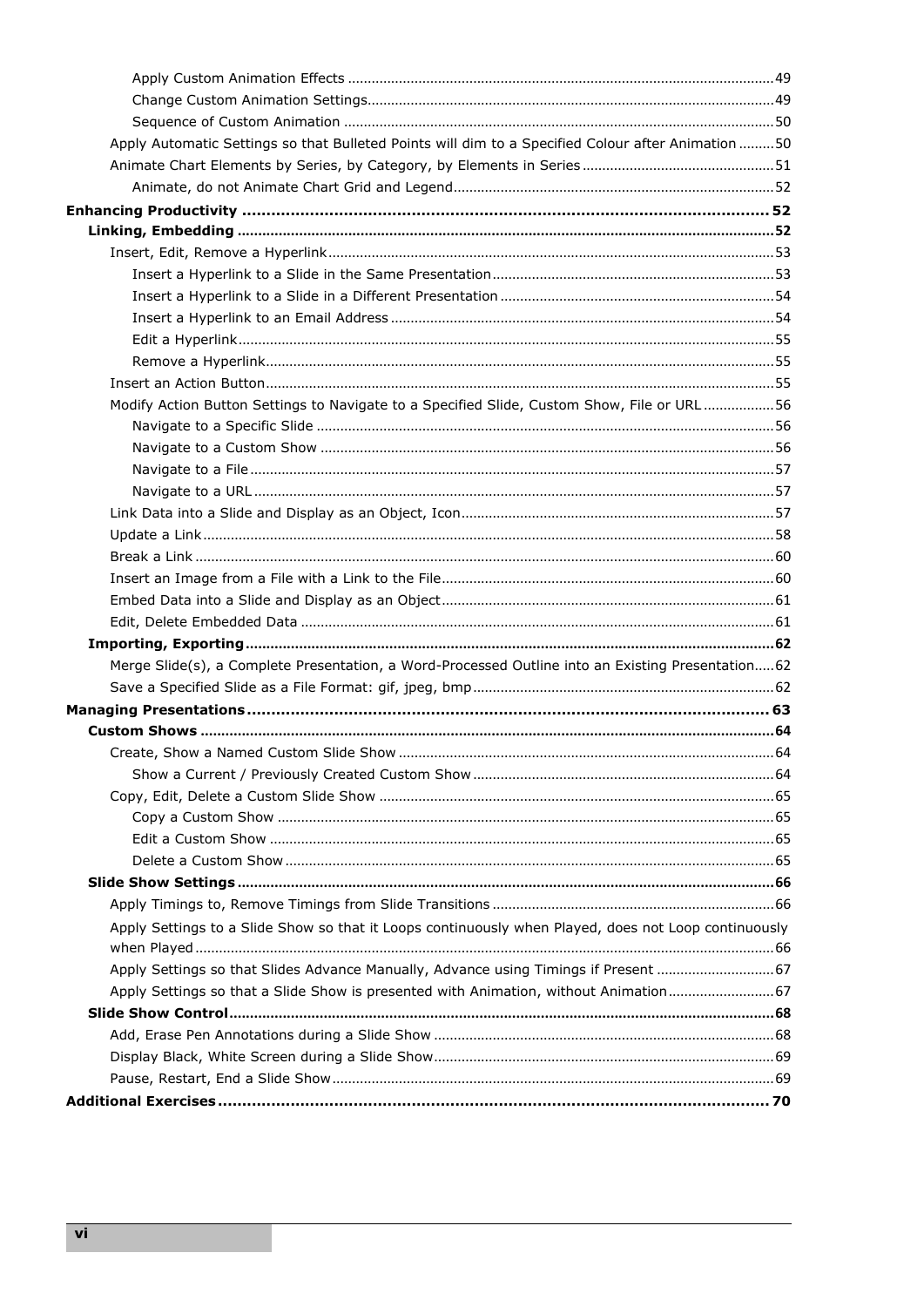## **Module Goals**

<span id="page-8-0"></span>**Advanced Presentation** requires the candidate to understand presentation planning and design considerations and use the presentation application to produce advanced presentation outputs.

The candidate shall be able to:

- $\hat{\phi}$  Understand target audience and venue considerations in presentation planning.
- $\hat{\varphi}$  Create and modify templates and format slide backgrounds.
- $\hat{\varphi}$  Enhance a presentation using built-in drawing and image tools.
- $\hat{\varphi}$  Apply advanced chart formatting features and create and edit diagrams.
- $\hat{\varphi}$  Insert movies and sound and apply built-in animation features.
- $\hat{\phi}$  Use linking, embedding, importing and exporting features to integrate data.
- <span id="page-8-1"></span> $\hat{\mathcal{C}}$  Work with custom slide shows, apply slide show settings and control a slide show.

## **Presentation Planning**

#### **The following outcomes will be covered in this category:**

- $\phi^{\diamond}$  Understand how audience demography and knowledge of subject impacts on planning of a presentation
- $\hat{\mathcal{C}}$  Understand venue considerations
- $\hat{\mathcal{C}}$  Understand timing considerations
- $\hat{\phi}$  Understand that presentation dialog is supported by graphical objects and text
- $\hat{\mathcal{C}}$  Understand the importance of using a consistent design scheme and adequate colour contrast
- <span id="page-8-2"></span> $\hat{\phi}$  Be aware of accessibility design considerations

#### **Audience and Environment**

#### <span id="page-8-3"></span>**Understand how Audience Demography (Age, Educational Level, Occupation, Cultural Background) and Knowledge of Subject impacts on Planning of a Presentation**

It is important to remember that it is with the audience where it all starts. Knowing your audience is essential in determining how you will build your presentation. The more knowledge you have of the audience, the more effective your presentation and the message you want to deliver. Your audience may be represented by a variety of distinguishing characteristics and commonalities, often referred to as **demographics**. Communication barriers play a role in any presentation. Most of the time more than one factor should be taken into account with a single presentation.

#### **Important factors to take into account are:**

- **Age of the audience:** a presentation created with children in mind, or with a childlike effect will not be effective for business people and vice versa. A presentation for senior citizens might have a more conservative look and will not be effective with teenagers. Humour is always good, however, be careful how and when you use it. An audience with teenagers might enjoy lots of humour, but business people might be more serious and prefer getting to the point.
- **Educational Level:** Don't "talk over the heads" of your audience. The presentation must be on the educational level of the specific audience. If your audience are first year students, their level of education might differ from that of university professors.
- **Occupation:** The presentation should link to the occupation of the audience. Engineering, mathematical and science students might need more technical information whereas nature, sport and recreational students might need more facts. You might lose their interest by giving them technical data and vice versa.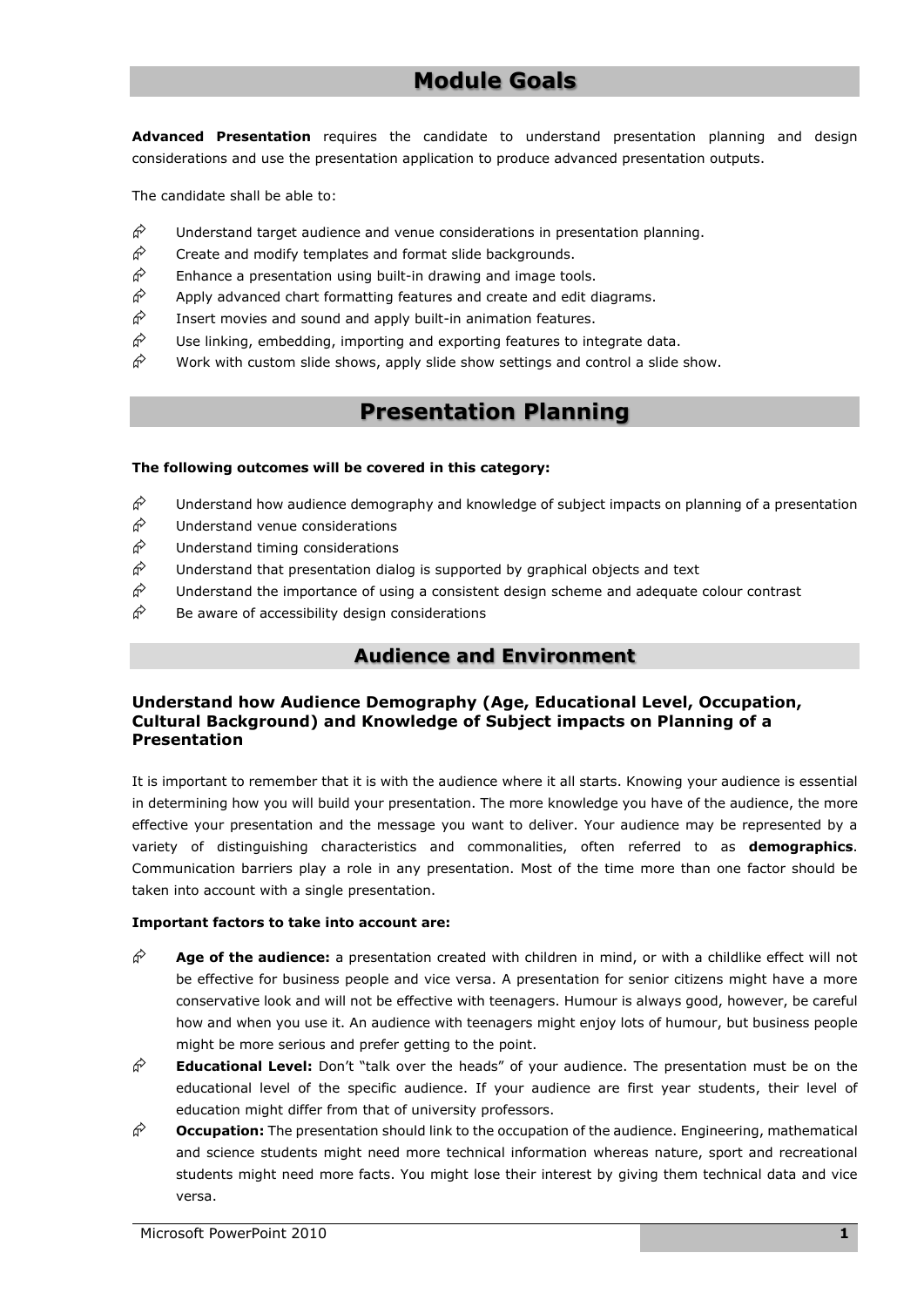- $\hat{\beta}$  **Cultural Background:** Because of cultural differences and diversity, the same meaning is not always attached to a communicated message. Ensure that you know and understand the cultural backgrounds of your audience. If the background is vastly different, then try to communicate in simple and clearly understood terms as to avoid confusion.
- $\hat{\mathcal{F}}$  **Knowledge of the subject:** You should be aware of the specific knowledge the audience have of a subject and adapt your presentation accordingly. Too little explanation for an audience with little knowledge of the subject might cause them to lose interest. The opposite is also true, giving too much detail with which the audience are familiar, will have a negative effect.
- **Relationship:** The relationship the audience have with one another might have a huge effect. Are they all coming from the same company, school, learning institution, etc.? If they are all coming from the same company, it may result in using different terminology than for people from the same occupation, but coming from different companies.

#### <span id="page-9-0"></span>**Understand Venue Considerations such as: Lighting, Available Presentation Equipment, Room Size and Layout**

The venue and size of the audience is important factors to take into account when preparing your presentation. A good presentation, directed to the correct audience can fail by not taking the venue and related factors into account. Have a test run of your presentation, preferably the day before. This will enable you to adapt to any external factors or to make some changes to your presentation.

- **Lighting:** A venue with inappropriate lighting can result in the audience not being able to see your presentation properly. When sun is shining through windows or open doorways or the lights are too bright or even shining directly on the screen, it will be difficult for the audience to follow the presentation. Dim the lights, close blinds or curtains where sun is shining through. Be careful however for a room that is too dark, specifically if the audience wants to take notes, as they will not be able to see.
- **Presentation equipment:** Are a data projector available or do you need to bring your own? Are there a white screen available or will the data be shown on a different coloured wall, for example cream? A different coloured wall or even a blanket can have an effect on the colour of your presentation. Will you use a microphone and are you comfortable with using it? Talking to an audience holding a microphone or using a headset is a different experience. If a remote



device will be used to turn slides ensure that the batteries are fully charged. Will you be using your own laptop or you need to bring your presentation on an external storage device, such as CD or Flash Disk? You need to make sure what equipment is supplied by the venue and what you have to provide. Test all equipment beforehand and have spare batteries, power cables and back-ups of the presentation available.

 **Room/audience size and layout:** Audience and room size will determine the nature of a presentation, especially in terms of delivery style and subject matter. If the audience is large, you may need to consider a more animated presentation style, taking into account the size of the auditorium and the possibility of people getting side-tracked by conversations and other distractions. You may need to invigorate your presentation with larger exhibits, attention-grabbers and a more forceful speaking tone. Since a large audience requires bigger rooms, you will need to use microphones, digital projectors and large enough screens. If the audience is small, you can use a more intimate, informal presentation style. This will make it easier for you to stay focused on each individual in the room.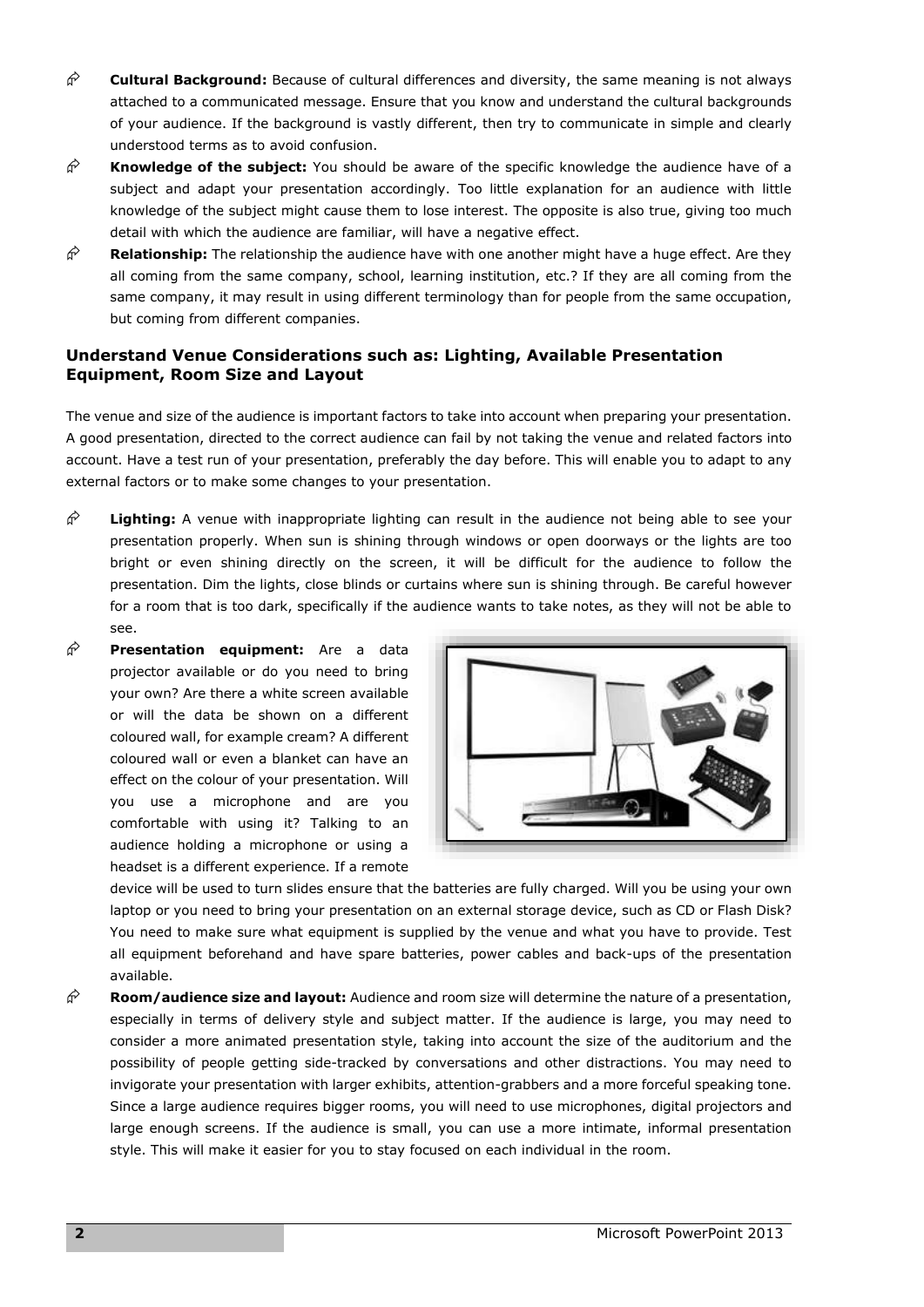The type of room, the shape of your environment, the arrangement of the furniture, and the distance between you and your audience are all factors that will affect your presentation. Will the presentation be held in an office, a hotel, an auditorium, a park, or a classroom? Will the presentation have a formal seating arrangement? Will everybody be able to see you and your presentation? If not, you might need to walk around between the members of the audience.

#### **Design, Content and Layout**

#### <span id="page-10-0"></span>**Understand Timing Considerations such as: Tailor Content to Time Available, allow Appropriate Time Interval for each Slide**

- $\hat{\mathcal{C}}$  **Time available:** Find out how much time you will have for your presentation and tailor the content of the presentation accordingly. If there is not enough time available for a presentation, the effect of the presentation and the message you want to deliver will be lost. Take into account that there must also be time for questions. The presentation must make sense and the slides must run in a logical order.
- **Time intervals:** Time intervals between slides can have a huge impact. Time intervals can be set to run automatically or can be manually controlled. A slightly longer time interval between slides or even bullet points can ensure that key points are better understood. Be careful however, if the time intervals are too long, the message might be lost and the audience can become restless. The level of detail will determine the length of the time interval. The more detail, the longer the interval.

#### <span id="page-10-1"></span>**Understand that Presentation Dialog is supported by Graphical Objects and Text; Understand the Importance of limiting the Level of Detail of Graphical Objects and Text**

Text and graphics in a presentation support the spoken word. However, text and graphics should be used sparingly as too many graphics or text can create confusion, look chaotic and the message of the presentation will be lost.

Keep the design clean and uncluttered. Leave empty space around the text and graphics and use quality graphics. The graphic should relate to and enhance the topic of the slide. Try to use the same style graphics throughout the presentation, for example cartoons, photographs, etc. Limit the number of graphics on each slide. Check all graphics on a projection screen before the actual presentation. Avoid flashy graphics and noisy animation effects unless they relate directly to the slide. Use graphics only to enhance a key concept.

## Too Much Text text can be overwhelming to your Too muc and ela

Overuse of text is a common mistake. Too much text makes a slide unreadable. If your audience is reading the slides, they are not paying attention to you. If possible, make your point with graphics instead of text. Use short bullet points with key words to emphasize key areas. Do not read from the slides. Ensure that you are well prepared and are fully aware of key points and the order of the slides following one another.

#### <span id="page-10-2"></span>**Understand the Importance of using a Consistent Design Scheme and Adequate Colour Contrast**

Backgrounds or design schemes should never distract the audience from the presentation. Using the default white background is hard on the viewer's eyes. Backgrounds that are light coloured with dark text, or vice versa, look good. A dark background with a white font reduces glare.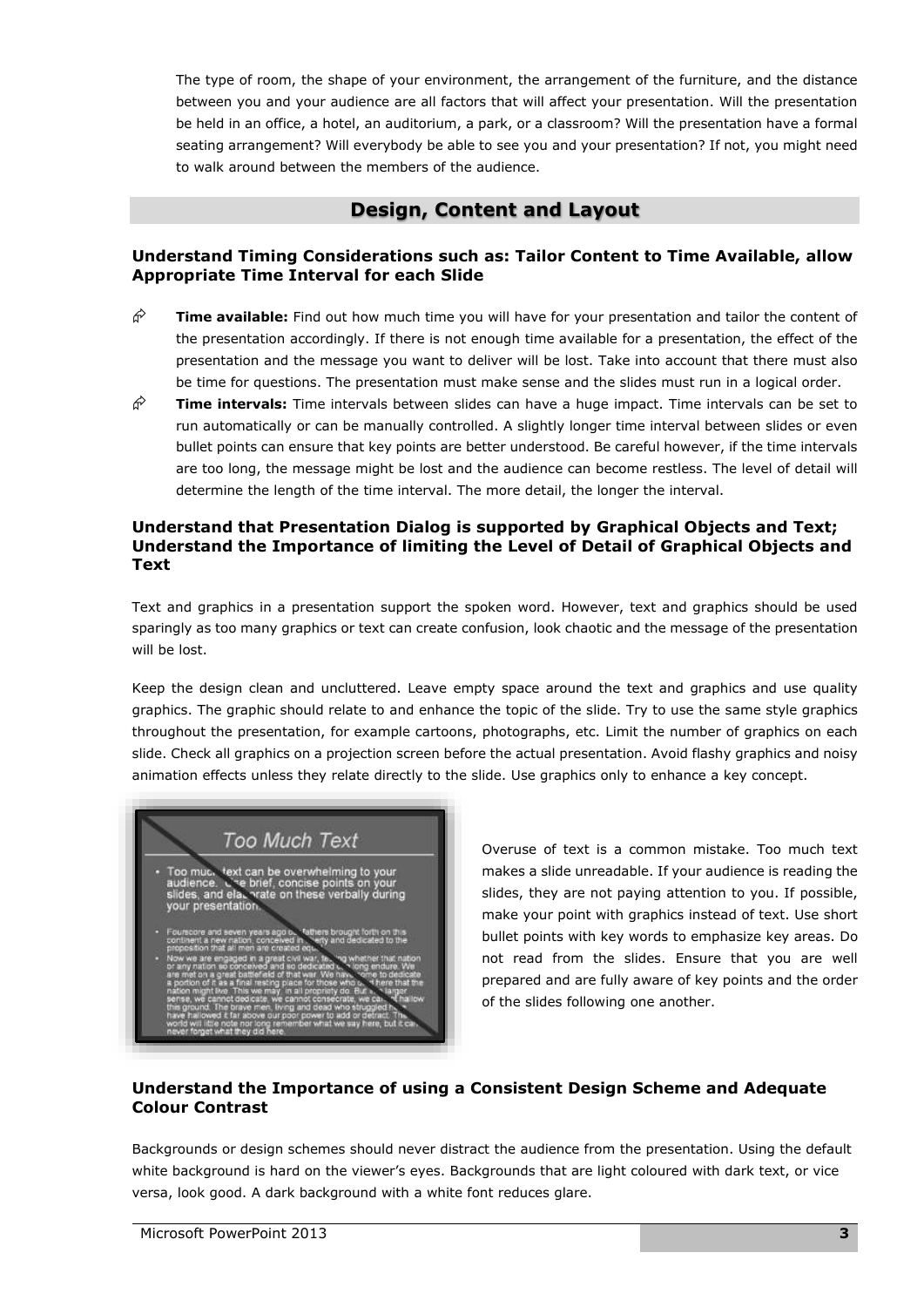Colours appear lighter when projected. Pale colours often appear as white. Consistent backgrounds or design schemes add to a professional appearance. For a long presentation, you may want to change background designs when shifting to a new topic.

Limit the number of colours on a single slide. Colour contrast on a single slide or slide show must be used for effect and not because the presenter thinks it looks good. Bright colours make small objects and thin lines stand out. However, some vibrant colours are difficult to read when projected. Know your audience and adjust your colour scheme accordingly. Presentations for teenagers or young parents might be more colourful and the use of graphics more important than for business people.

Don't use dark backgrounds in a poorly-lit room or light backgrounds in a well-lit room. It's hard to read off such backgrounds. Check all colours on a projection screen before the actual presentation. They may project differently than what appears on the monitor.

#### <span id="page-11-0"></span>**Be Aware of Accessibility Design Considerations such as: Font Size, Alternative Text, Colours, Limiting Animations and Transitions**

Font size must be large enough to be easily read. A font size for titles can be size 36 to 44. A font size of 28 to 34 with a bold font is recommended for subtitles. Small fonts are difficult to read and may be projected poorly by a low-resolution projector. It is distracting if you use too wide a variety of fonts.

Don't use dark font colours on dark backgrounds and light font colours on light backgrounds. Select sans-serif fonts such as Arial or Verdana. Avoid serif fonts such as Times New Roman or Palatino as they are sometimes more difficult to read. Use the same type of font for all the text on a slide. If the font has to be changed, rather do it on a different slide.

Clearly label each screen. Use a larger font or different colour for the title. Avoid italicised fonts as they are difficult to read quickly. Don't use more than six to eight words per line. Avoid using all caps except for titles as the audience can regard it as shouting or dominating.



Limit the number of transitions and animations used. It is often better to use only one type of transition or animation so the audience knows what to expect. Too many effects can become distracting and the message of your presentation will be lost. It is also unprofessional. Limit animations and transitions as that will make it difficult to easily read the text.

Accessibility design is an advantage of *MS Office 2013*. This has been developed for visually impaired people who use screen readers to convert graphics on the screen to spoken word. This is also called *Alt Text* or alternative text. When using this feature in a presentation, take special care of the font size, colour, etc. Ensure that the font size is large, limit the text and don't use too many colours. The text must be bold.

## Let's Do It!  $\neq$  1

- 1. Which one of the following presentations is best suited for an audience of young students?
	- a. A long presentation with short time intervals
	- b. A large number of slides with mostly technical data
	- c. A short humorous presentation, with colour, graphics and a bit of facts
	- d. A short presentation with lots of text and a bit of humour
	- 2. A large audience will gain the most in which circumstances?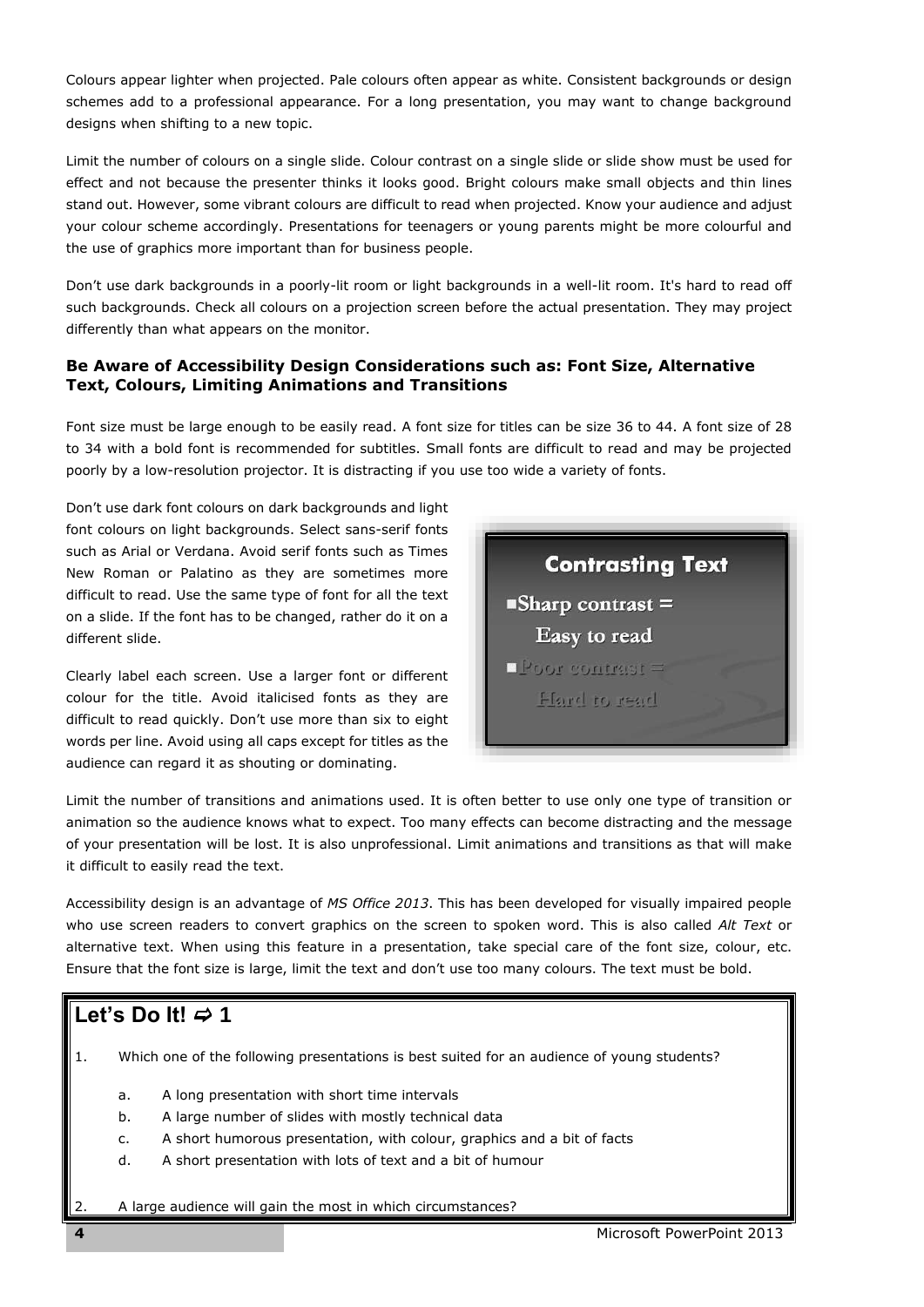- a. Topic to their interest, using a microphone and speakers, presentation with limited text, graphics and a continuous design scheme
- b. A general topic, using a microphone and speakers, presentation with limited text, graphics and a continuous design scheme
- c. Topic to their interest, using a microphone and speakers, presentation with limited text, graphics and a varying design scheme
- d. A general topic, using a microphone and speakers, presentation with lots of text, graphics and a continuous design scheme

### **Slide Masters and Templates**

#### <span id="page-12-0"></span>**The following outcomes will be covered in this category:**

- $\hat{\varphi}$  Insert a new slide master, new title master
- $\hat{\mathcal{P}}$  Edit slide master layouts
- $\hat{\mathcal{P}}$  Apply a custom slide master
- $\hat{\mathcal{C}}$  Create a template, theme
- <span id="page-12-1"></span> $\hat{\mathcal{P}}$  Modify a template, theme

#### **Slide Masters**

The *master slide* is the slide that **holds information about the presentation**, including font styles, placeholder sizes and positions, background design, colour schemes, etc. Any graphical object placed on the master slide, e.g. a company logo, will appear on every slide in the presentation. Any changes made to text, bullets, slide numbering and background colours on the master slide will be reflected on all the slides in the presentation.

The master slide is used to create a **uniform look** to your presentation. It is also useful when the same changes must be made to various slides. Using a slide master saves time as you don't have to type the same information on more than one slide. The slide master especially comes in handy when a presentation is extremely long with lots of slides.

#### **Insert a New Slide Master**

<span id="page-12-2"></span>For demonstration and practice purposes, please open and use the **Master Slides.pptx** presentation.

*PowerPoint 2013* has the capability to have more than one *Slide Master*. This feature lets you set up two or more *Slide Masters* and then choose which *Master* you want to use for each slide in your presentation.

- 1. In a new or existing presentation, click the *View* tab and select the *Slide Master* button in the *Master Views* group.
- 2. A new *Master Title* slide will appear in *Slide Master* view with slide layouts in the slide thumbnail pane on the left.
- 3. On the *Slide Master* tab, click the *Insert Slide Master* button in the *Edit Master* group. A new *Slide Master* appears. Notice that a thumbnail for the new *Slide Master* is added to the list of thumbnails on the left side of the screen, and that the new *Slide Master* uses PowerPoint's default settings.
- 4. The mew *Slide Master* can be customised as desired.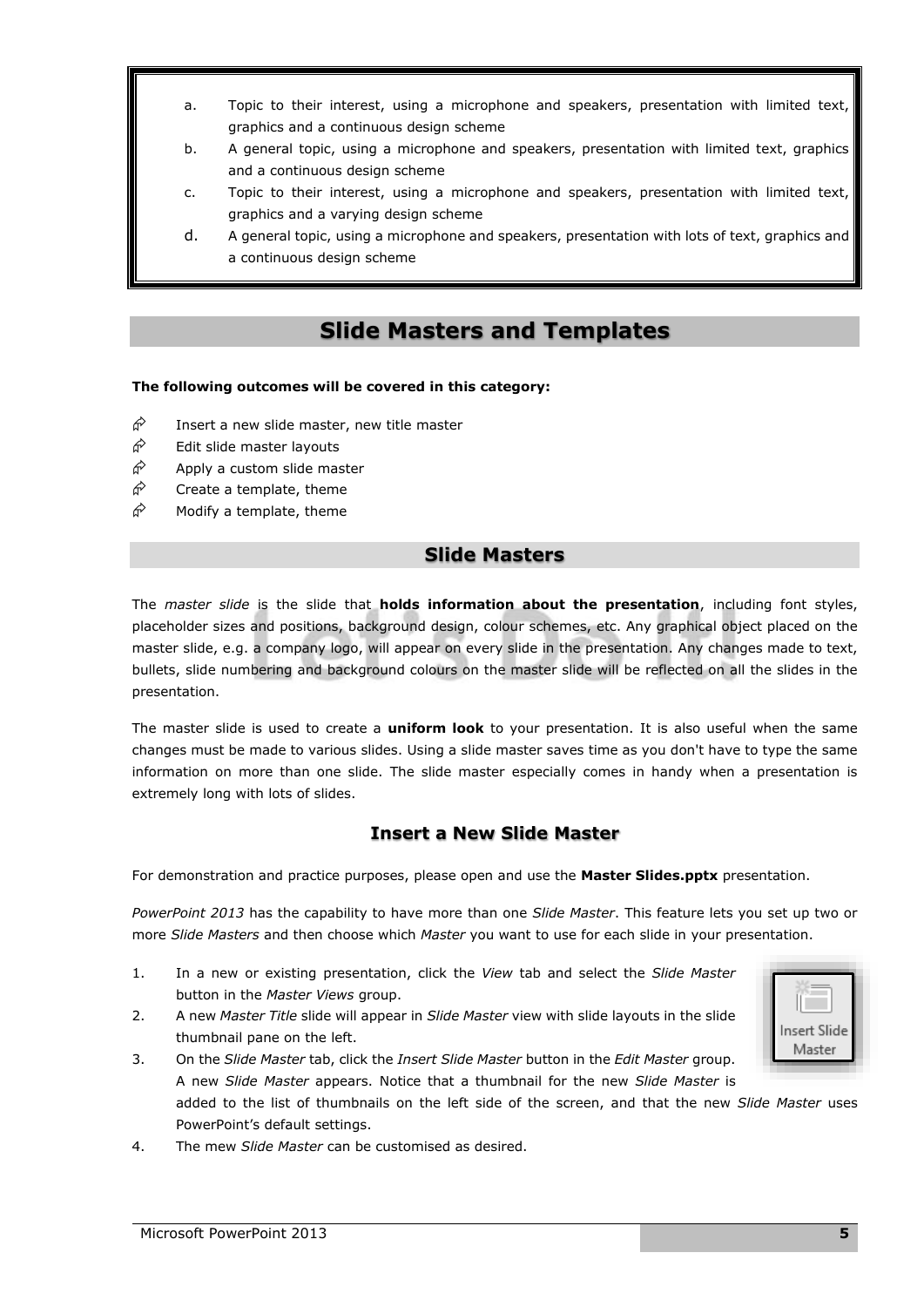

In *Slide Master* view, there are several default layouts associated with any given slide master. Choose from the available layouts, the ones that work best to display specific information.



A presentation can contain one or more slide masters. It can be saved as a *PowerPoint Template* (**\*.potx**) file and then use it to create other presentations. This file includes everything a slide master contains and more.

It is a good idea to create a slide master before starting to build individual slides, rather than after. When you create the slide master first, all of the slides that you add to your presentation are based on that slide master and the associated layouts. When you start making changes, make them on the slide master.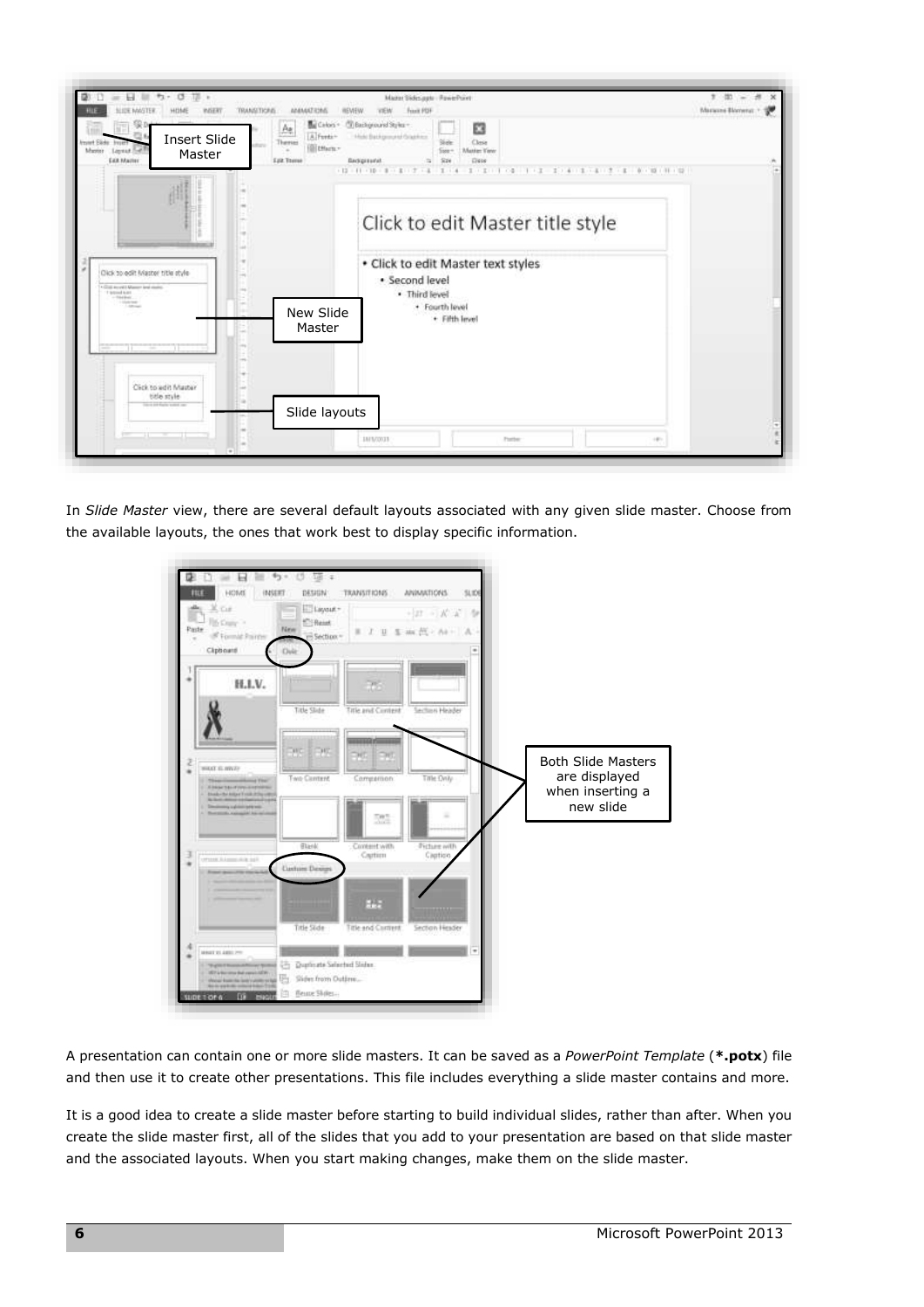If you create a slide master after you build individual slides, some of the items on the slides may not conform to the slide master design. You can override some of the slide master customisations on individual slides by using the background and text formatting features, but others, such as footers and [logos,](javascript:AppendPopup(this,) can be modified only in *Slide Master* view.

#### **Insert a New Title Master (Layout)**

<span id="page-14-0"></span>The title master can be accessed in *Slide Master* view. Below the slide master at the top, a title master layout will be displayed. This layout can be duplicated to create a new title master or any other layout, e.g. a blank layout, can be used to create a new title master with a different layout.

- 1. On the *Slide Master* tab, select the title master slide.
- 2. Right-click the slide and select *Duplicate Layout* from the shortcut menu. A new Title Master slide will be inserted.
- 3. Modify the slide layout as desired. If necessary, rename the new layout (right-click *→ Rename Layout*).
- 4. Save the presentation.
- 5. Alternatively, click *Insert Layout* and create a new title master layout. Save the presentation.
- 6. When selecting a new *Title* slide in *Normal* view the changes made on the slide layout will show and new layouts will be available in the drop-down menu.





#### **Edit Slide Master Layouts**

<span id="page-14-1"></span>Slide master layouts can be edited as desired by adding textspecific and object-specific placeholders.

#### <span id="page-14-2"></span>**Insert a Placeholder**

For demonstration and practice purposes, please open and use the **Master Slides.pptx** presentation.

- 1. In *Slide Master* view, select the slide master layout to be formatted.
- 2. In the *Master Layout* group, select the *Insert Placeholder* drop-down menu.
- 3. Placeholder options will be displayed.
- 4. Select an option. On the slide, click and drag to create the placeholder.
- 5. The selected placeholder will appear on the slide master layout.